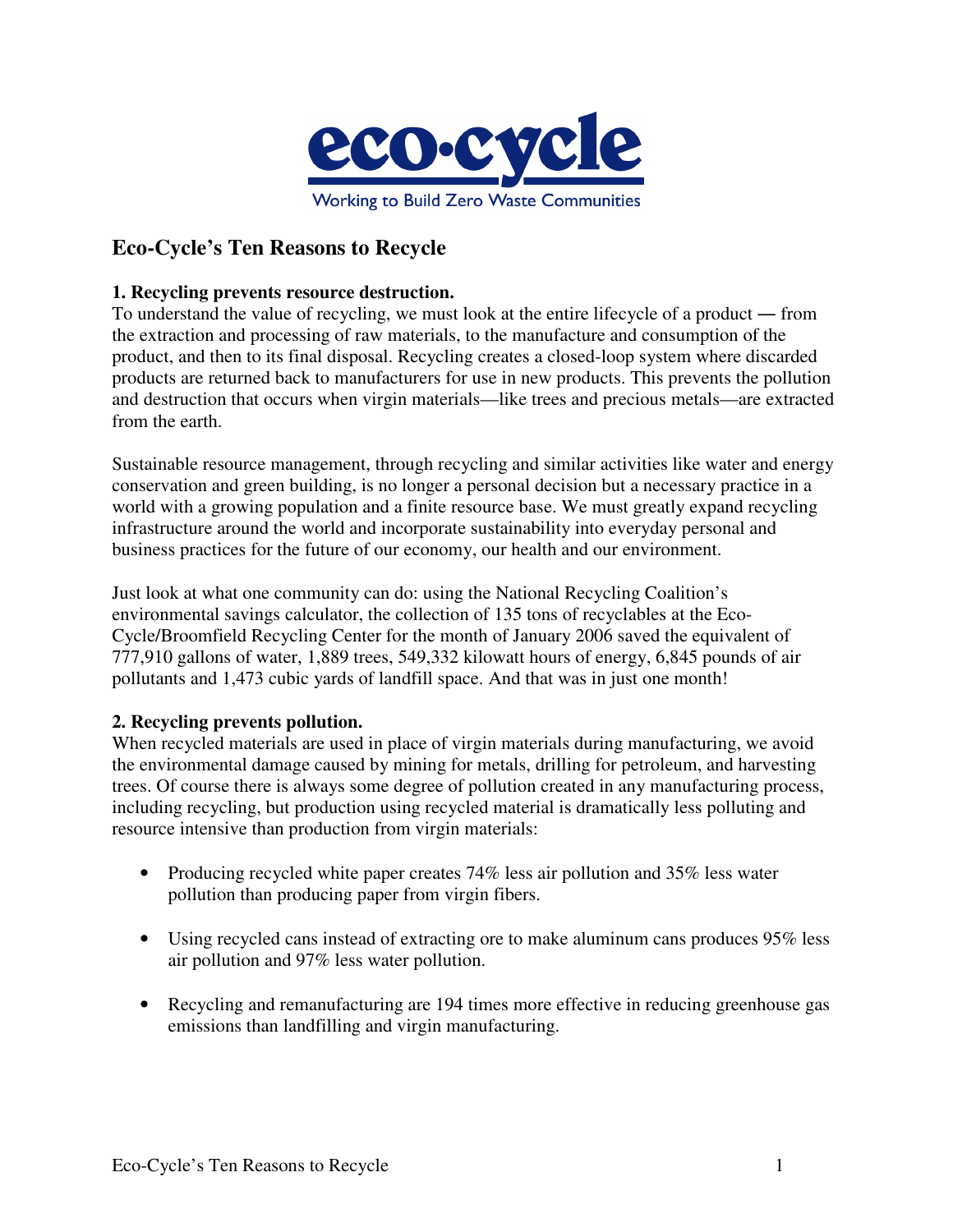### **3. Recycling saves energy.**

Every year, Americans generate more than 230 million tons of solid waste. By recycling about 30% of our waste every year, Americans save the energy equivalent of 11.9 billion gallons of gasoline and reduce the greenhouse gas equivalent of taking 25 million cars off the road. For every one million tons of material recycled rather than landfilled, we save the energy equivalent of

- Aluminum: 35,680,000 barrels of oil
- Glass: 460,000 barrels of oil
- Newspaper: 2,920,000 barrels of oil
- Office paper: 1,760,000 barrels of oil
- Mixed residential paper: 4,010,000 barrels of oil
- PET (plastic): 9,100,000 barrels of oil
- HDPE (plastic): 8,870,000 barrels of oil

#### **4. Recycling saves money.**

It is untrue that recycling costs more than disposal. Selling recyclable materials offsets the extra costs of collecting and processing recyclables, making recycling the cheaper option for the community. For example, in Boulder, landfilling costs more than three times as much as recycling as seen in the following table.

The town of Loveland, Colorado built an efficient, government-operated recycling program that saves the town more than \$40 per ton over landfilling. Loveland does not require residents to recycle yet still boasts a residential recycling rate near 55%, making the community a huge success story in the Rocky Mountain region.

|                       | <b>Trash</b> | <b>Recycling</b> |
|-----------------------|--------------|------------------|
| Collection            | \$60/ton     | \$70/ton         |
| Landfill fees         | \$20/ton     |                  |
| Processing            |              | \$45/ton         |
| at recycling facility |              |                  |
| Sale of material      |              | $(\$90/ton)$     |
| <b>NET COST</b>       | \$80/ton     | \$25/ton         |

Plus, all the environmental and public health benefits of recycling, such as reducing pollution and greenhouse gas emissions and the avoided health care costs from a cleaner environment, have economic value as well— more than \$55 per ton compared to landfilling.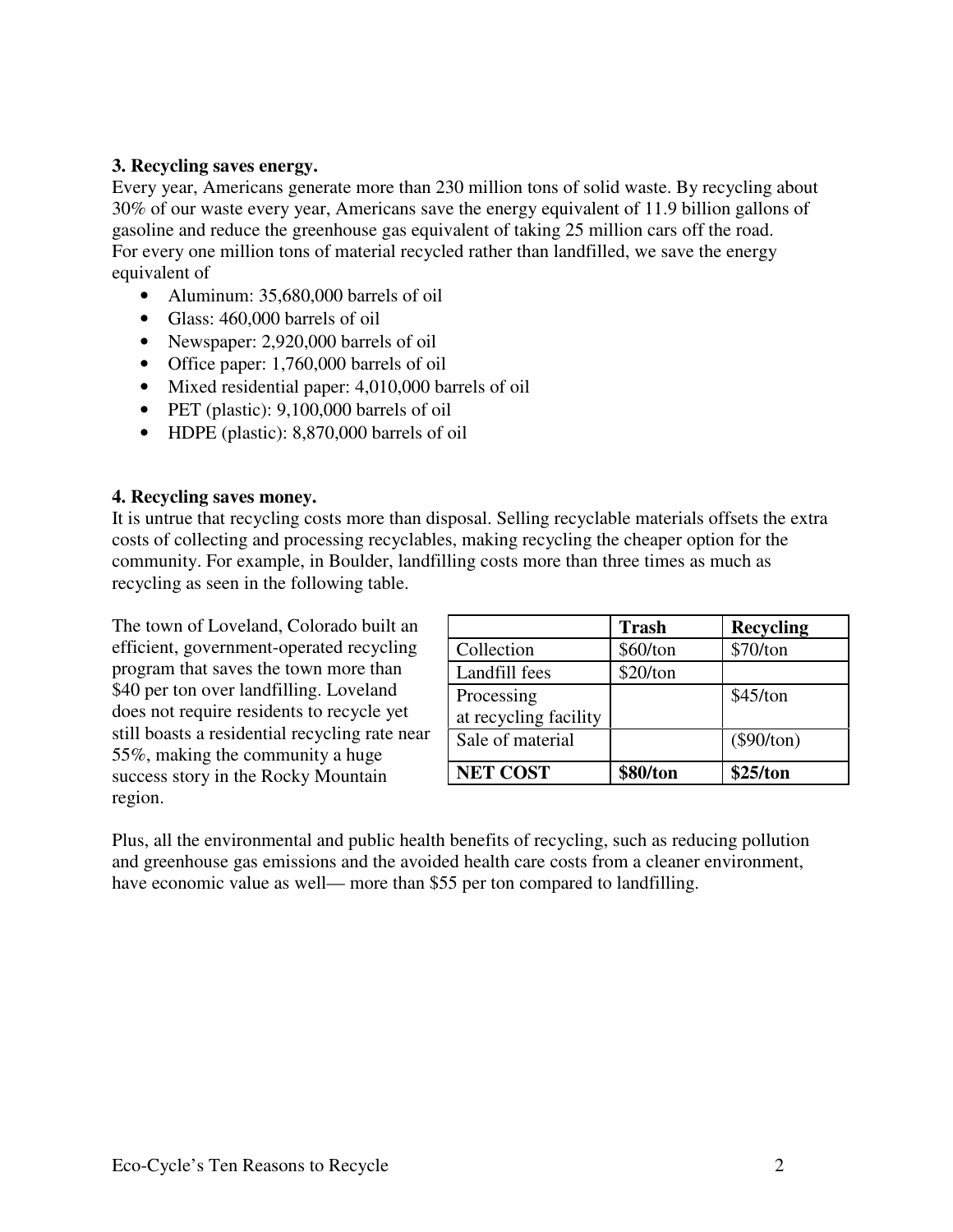#### **5. Landfills and incinerators are economic losers.**

Landfill owners are only responsible for their landfill for 30 years after it closes even though the EPA has acknowledged all landfills will eventually leak and their toxic leachate, or garbage juice, can seep into and contaminate soil and groundwater supplies. Roughly 20% of the sites on the Superfund list (the nation's most hazardous sites) are solid waste landfills, including Marshall Landfill in Boulder County and Lowry Landfill in Denver. Clean-up costs at these sites commonly run into the tens to hundreds of millions of dollars and increasingly fall upon the shoulders of taxpayers rather than the polluting industries. It was recently ruled by the EPA that the city of Boulder is financially responsible *in perpetuity* for maintaining the integrity of the "cap" on the 160 acre Marshall Landfill site to prevent any rainwater from entering the old landfill. No one knows how much this will cost, but it will certainly be in the millions of dollars, and these future landfill costs will compete against other city services in tight city budget years.

Incinerators require vast amounts of capital to construct—upwards of hundreds of millions of dollars—and then require a continual stream of garbage to stay operational, thus creating an economic incentive to waste more and recover less. They are hands down the most expensive waste treatment option, and worse yet, this investment provides very few local jobs. Many U.S. communities have found themselves financially in debt to the incinerator for failing to supply the necessary trash volume under long-term "put or pay" contracts. To repay the bank, a community must perpetually feed the incinerator with waste, thus preventing the growth of recycling or composting. Furthermore, because of the low heating value of mixed garbage, many plants cannot compete with open market electricity prices and will look for a town or utility to guarantee an inflated price.

# **6. Landfills and incinerators are major sources of pollution.**

First, landfills are the largest source of human-caused methane, a greenhouse gas 23 times more powerful at trapping heat than carbon dioxide. Second, landfill gas contains hazardous air pollutants including known carcinogens, or cancer-causing substances. Landfill gas contributes to ambient air pollution and may adversely affect the health of adjacent residents and the environment. Third, landfill leachate contains a myriad of pollutants ranging from heavy metals to priority pollutants to organic compounds which can all contaminate groundwater. Once groundwater is contaminated, it is virtually impossible to clean up and the EPA recommends abandoning the source. Groundwater sources provide the drinking water for more than 50% of U.S. residents and are used to irrigate about a third of our cropland.

Despite claims by the incineration industry of reduced air pollution emissions, no new incinerators have been built in the U.S. since 1995. Incinerators are a source of dioxin, the most toxic substance known to man. They also produce mercury, a powerful neurotoxin, as well as other dangerous heavy metals including lead, cadmium, arsenic and chromium. Other byproducts of concern include particulate matter, greenhouse gases,

and potentially unknown chemical compounds from incomplete combustion. While high-tech pollution devices can be installed to reduce smokestack emissions, these dangerous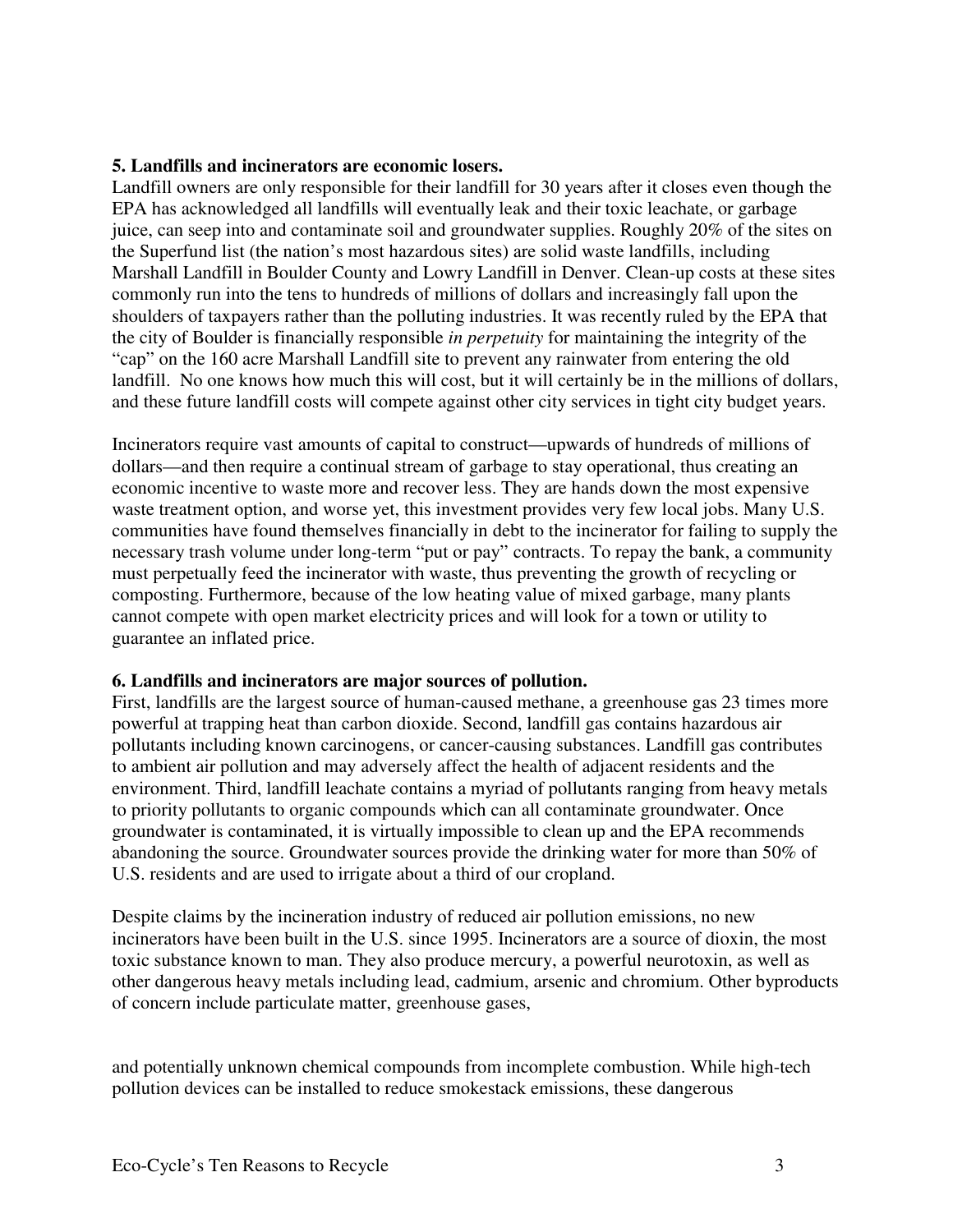pollutants are simply transferred to the fly ash, the hazardous residue which must then be disposed of at a hazardous waste landfill.

# **7. Recycling creates jobs.**

For every one job at a landfill, there are ten jobs in recycling processing and 25 jobs in recyclingbased manufacturers. The recycling industry employs more workers than the auto industry.

| <b>Process</b>       | <b>Jobs created</b> (per 10,000 tons per year) |  |
|----------------------|------------------------------------------------|--|
| Landfilling          |                                                |  |
| Recycling processing |                                                |  |
| Recycling-based      |                                                |  |
| manufacturing        |                                                |  |
|                      |                                                |  |

# **8. Our current system of one-way use is not sustainable.**

There is a limited supply of productive land on a planet that is 70% water. Several organizations developed an ecological footprint analysis to determine how much land it takes to support specific consumption habits such as driving a car, eating meat, and heating your home. It is currently estimated that we are consuming at a rate of 123%, using 23% more resources than the Earth can sustain. This means we are jeopardizing the ability of future generations to meet their needs. The effects of this over-consumption can also be seen today in everything from acid mine drainage and declining biodiversity to increasing conflict over access and ownership of the shrinking natural resources on the planet.

# **9. Our current system of one-way use is not just.**

As populations continue to increase and seek the affluence and consumerism of the Western culture, there will be increasing conflict over our limited supply of resources, everything from precious metals to clean water. Over the past couple of years, China's rapid growth has driven the price of metal to all-time records, levels high enough to entice criminals to steal manhole covers, aluminum siding from homes, and copper wire and pipes from all over the U.S. There are violent, ongoing conflicts in Africa over rights to precious minerals such as the diamond wars in Sierra Leone, Liberia, and Guinea, and a coltan (mineral used in cell phones and computer chips) war in the Democratic Republic of the Congo. Wars for fossil fuels and clean water are already developing.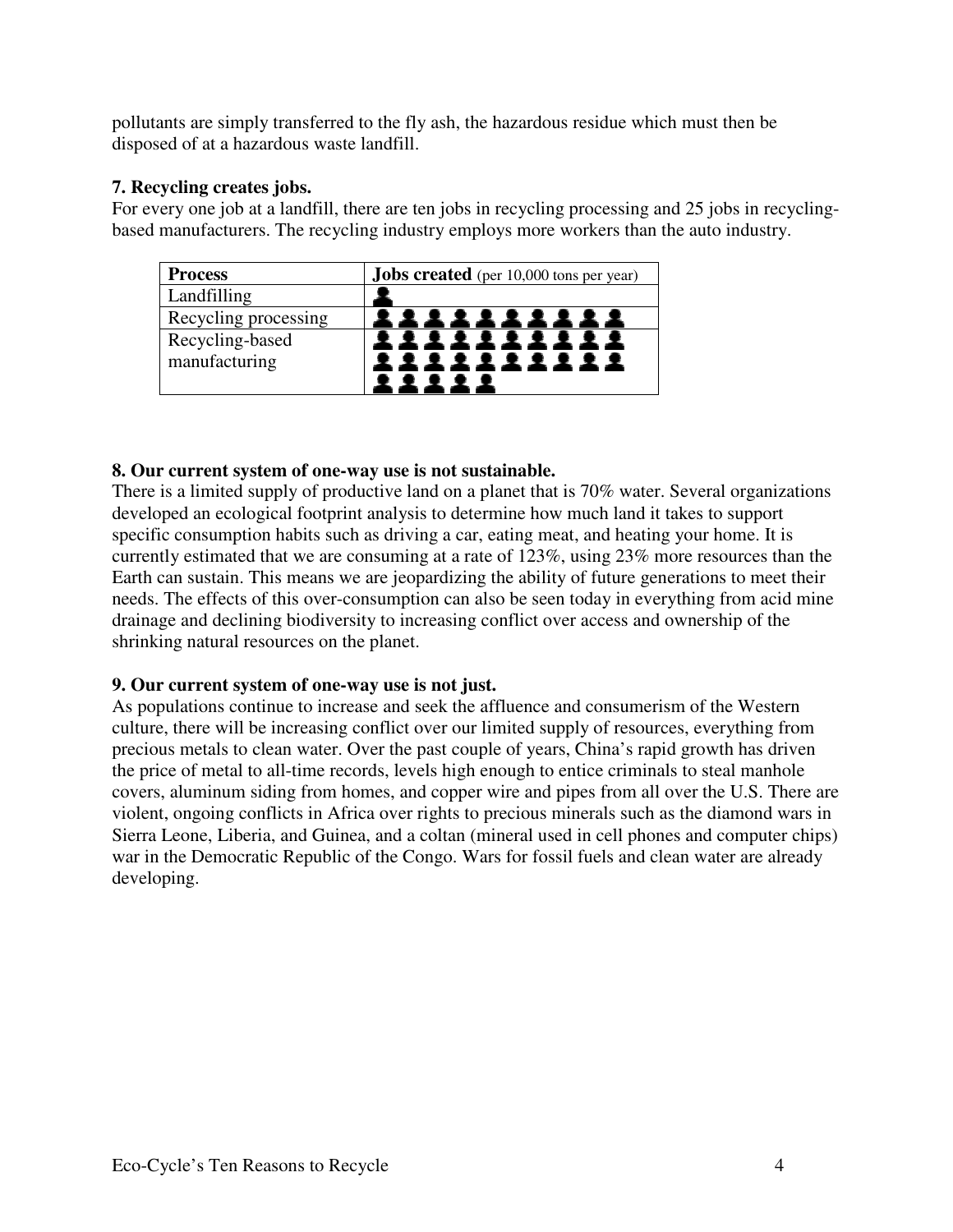#### **10. Recycling isn't the only answer.**

Recycling alone will not end resource destruction but it's an important step along the road to a world of Zero Emissions and Zero Waste, or Z-squared. A Z-squared community promotes the sustainable and equitable use and distribution of resources.

Zero Emissions, of course, refers to emissions from transportation, energy and production- choosing alternative means of travel, alternative fuels, conservation, efficiencies, and renewable, abundant and non-polluting sources of energy like wind and solar.

Zero Waste refers to redesigning our production and consumption systems to use resources more efficiently, to prevent waste before it happens, and to incorporate all leftover materials back into the production cycle rather than discarding them as waste. If we pair Zero Emissions and Zero Waste together, we have our solution.

Each of us has an important role to play in creating a Z-squared system:

- **Plan:** Elected officials need to be sure that every decision they make as public servants is aiming for Z-squared, and that rules and regulations reward Z-squared practices rather than perpetuate the unsustainable status quo.
- **Design**: Businesses need to design every product and service for Z-squared, from production to recovery.
- **Choose**: This is the key to Z-squared. Every decision each of us makes--including the products we purchase, the energy source we use, our means of transportation, and even the elected officials we vote for--is a decision either for or against a sustainable, Zsquared future. Which future are you supporting?